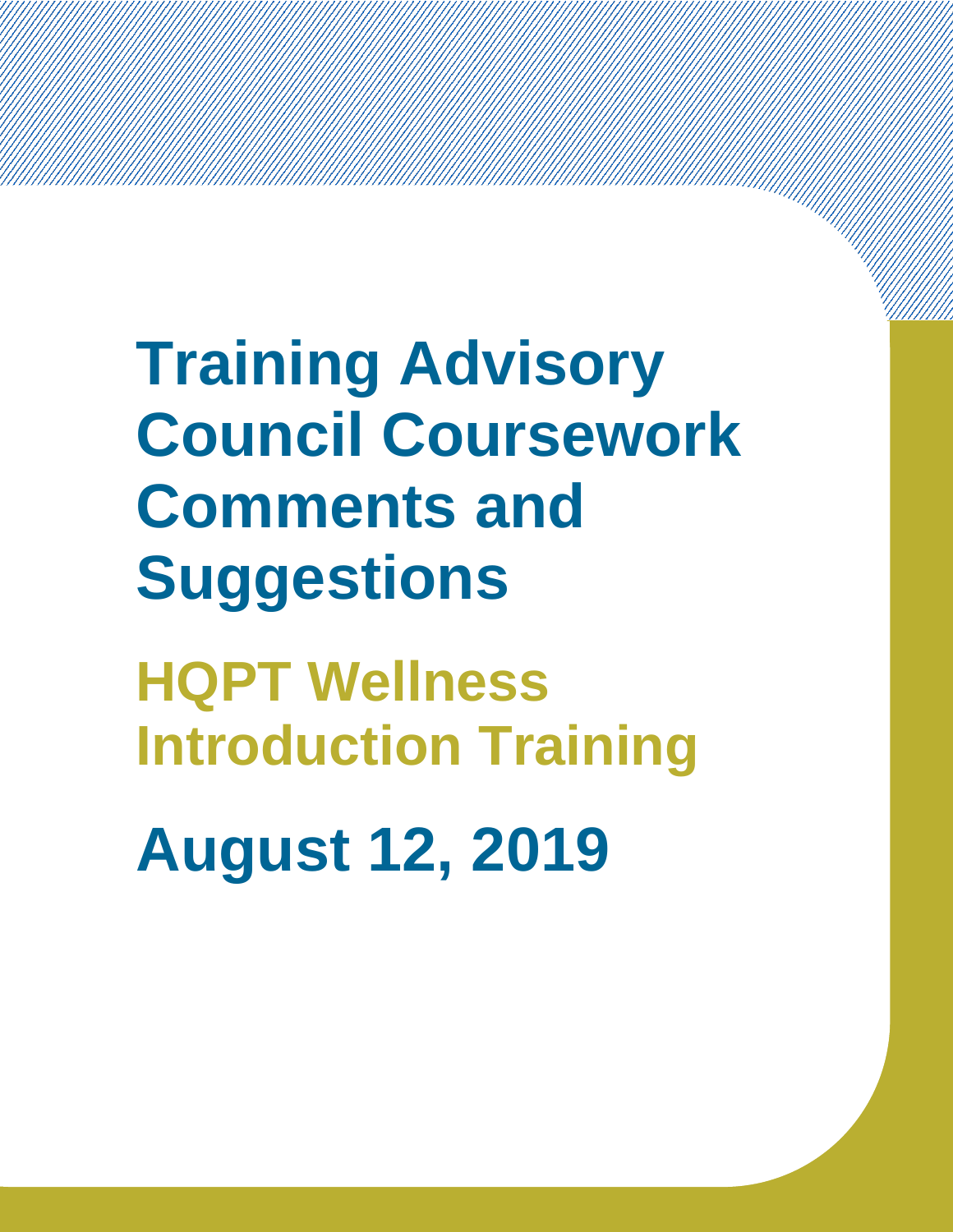# **Table of Contents**

# HQPT WELLNESS INTRODUCTION TRAINING

<span id="page-1-0"></span>**August 12, 2019**

## **1. TAC Participants**

Shawn Campbell, Recorder Leslie Brunker

# <span id="page-1-1"></span>**2. High Level Summary**

Overall the members of TAC who attended the dry-run were impressed with the course. Portions relating to the physical and mental benefits of utilizing breathing exercises to control stress were viewed especially positively. The presenters were viewed to be both professional and knowledgeable. However, the presentation would likely benefit from better focusing the material on specific police officer needs and experiences.

## <span id="page-1-2"></span>**3. Comments and Suggestions**

TAC members viewed a dry run of the PPB's new HQPT Wellness Introduction Training, presented by Headquarters Physical Therapy (HQPT) on August 12, 2019. Thank you to the PPB officers and staff who set up this opportunity.

HQPT is a physical therapy clinic based in Portland which focuses on athletes and people with active lifestyles. The focus of the training was to teach short breathing and stretching exercises that officers would be able to utilize in between their day to day duties to reduce stress and improve their physical and mobility and longevity. Overall TAC members were quite impressed with the training and what it is trying to accomplish.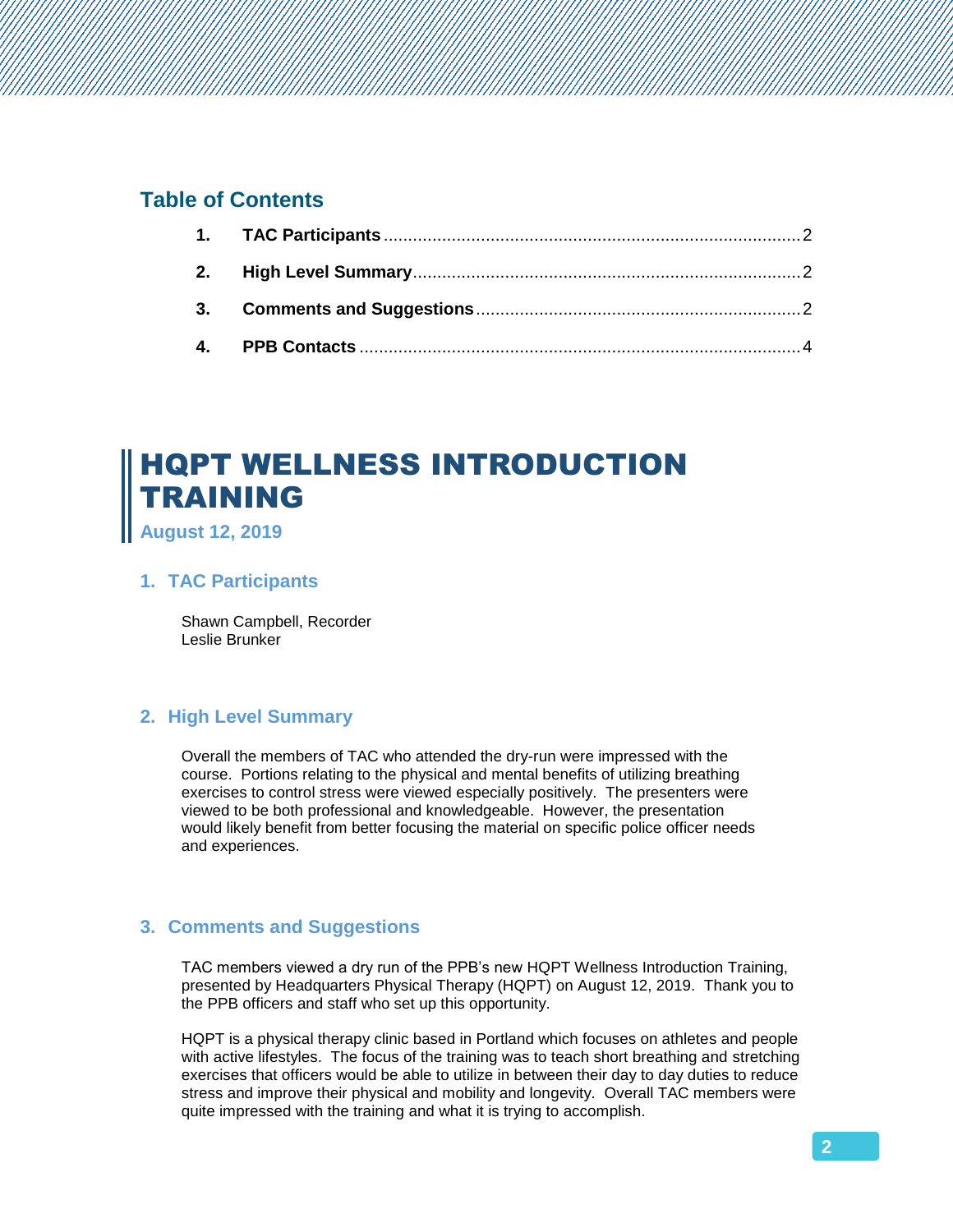The following items regarding the training were specifically mentioned:

- The presenters did a good job of engaging the audience early with a small group activity. However, it is felt that the presentation needs to be more direct regarding the benefits for officers at the beginning. Rather than focusing on asking who is considered to be an ideal example of good health, the question should be what is the officer's ideal state of health for themselves today, next year, ten years from now, and by the end of their careers?
- The presentation had a lot of excellent interactive sections, where officers were either expected to share their ideas or try a set of breathing exercises or physical stretching. Given the nature of this type of training, it really helped to highlight the benefits of utilizing such tools. However, the setup of the room was constricting to these activities. It is suggested that the tables be removed and chairs setup in a way to allow officers to get up and try the stretches during the interactive portions of the presentation. Though removing the tables can limit note taking, the presentation can be made available online for those interested in reviewing it.
- While it is important to establish the scientific basis for the taught methods, care must be taken as well to avoid making the message too technical. The presentation contained a lot of new vocabulary that was not necessarily needed to convey the intended message to the officers. The introduction of new vocabulary should be limited to the most important terms.
- The presenters did an excellent job of providing real life examples of issues and how the training can help, and they even provided some police specific examples, but it was felt that a greater number of the examples needed to be police specific. The Training Division staff should work with HQPT to better focus on police specific issues and examples.
- The breathing exercise was seen as one of the more important sections of the presentation. The idea behind utilizing a period of controlled breathing to lower immediate stress is viewed as an excellent tool that should be further utilized in the future. Presenting the idea stress has physical symptoms and that officers can physically do something to lower their stress is also seen as a good way of introducing the topic of mental wellness and emotional intelligence to officers resistant to training in that area. The presenters did a good job of discussing how controlled breathing can be introduced into an officer's day to day activities, and also did a good job connecting controlled breathing to wellness programs that may be introduced in the future, such as yoga and meditation, helping to remove some of the stigma officers may have about these activities. It may be worth expanding further upon this section to make it the central focus of the presentation. One way to do this may be to have more information on specific times the officers could utilize the technique, such as in the car between calls, and how it can help the officers prepare themselves for each call and remain calm throughout the day.
- While the portion of the presentation on the importance of short simple stretches and exercises was excellent, the focus on posture seemed to go on too long. Do officers worry about their posture? The more relevant part of the section was the importance of variation of movement and how holding any posture for too long can be detrimental.
- Though it was mentioned earlier in the presentation, it would be good to reiterate near the end how stress can make physical problems worse, which in turn can increase levels of stress.
- While the app is likely an excellent tool, more information needs to be presented about it during the presentation given that a portion of the officers likely will not have downloaded it. One thing that should be specifically highlighted is that the app includes videos of each exercise to help ensure that they are being done correctly.
- The photographer was distracting. It is suggested that the photographer not be present during in-service training.